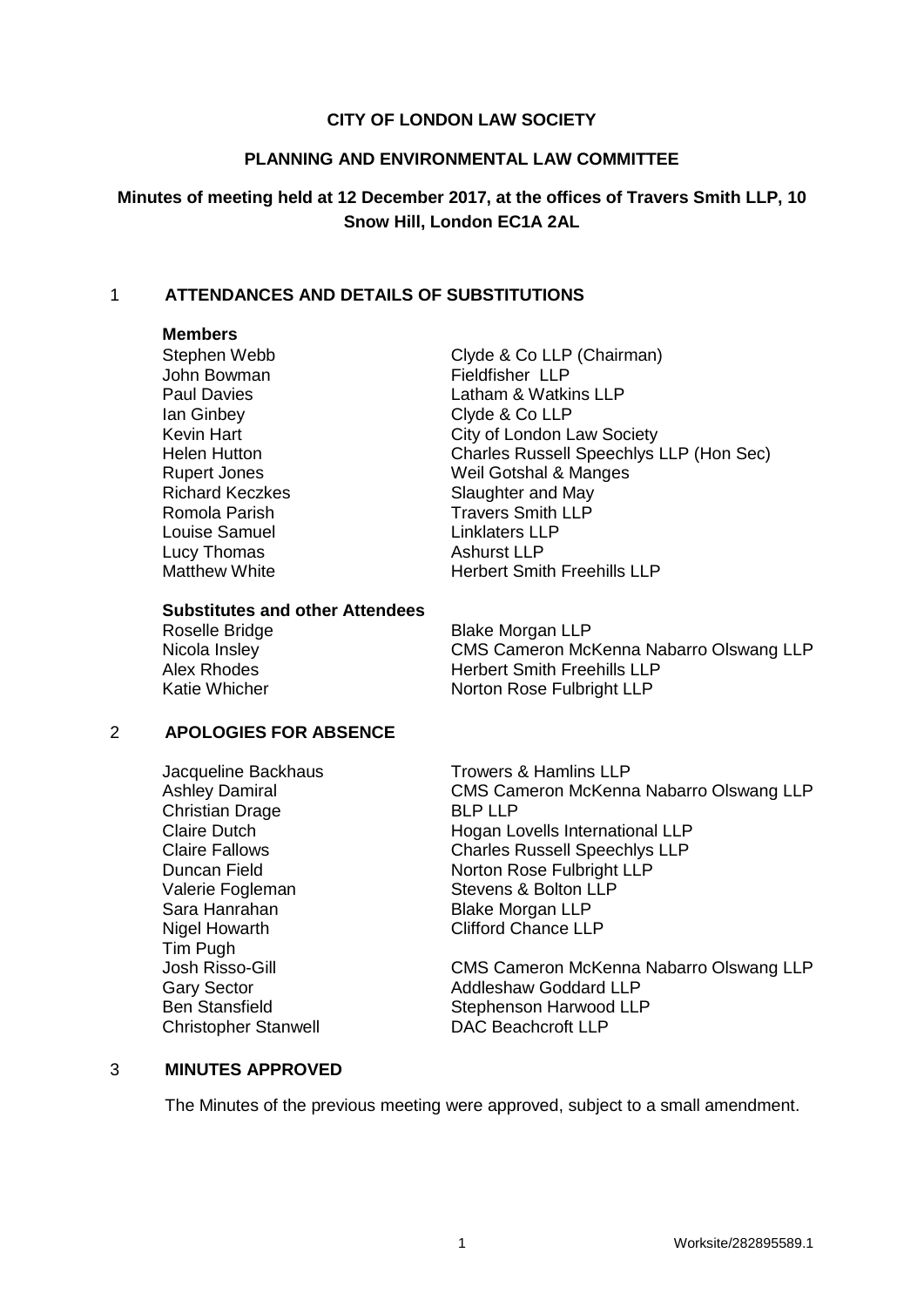### 4 **PLANNING ISSUES**

*Note on mortgagees and section 106 agreements*

Alex Rhodes spoke about the note (distributed to the meeting in hard copy form) which she and Robert Share had been working on for the last year or so, relating to mortgagees and section 106 agreements. The aim is to come to a consensus as to

- 1. an acceptable position for receivers
- 2. protect the LPA sufficiently
- 3. what is commercially sensible for lenders and
- 4. adequate protection for future mortgagees

and to come up with some model clauses.

Receivers are never going to build out – it took local authorities a long time to agree that they would not be liable.

Most local authorities generally do not resist the issue of banks only being liable when they take possession - the standard form wording in section 106s has become so established, that it helps Councils to accept the position for mortgagees in possession.

Some Councils however push back on the future mortgagee issue, as it is not in their standard terms. They often just say that other firms do not raise this as an issue. The suggestion was made that section 106(3) is the answer to this issue, as a future bank will be "deriving title" to the land. Banks usually exercise their power of sale, rather than taking possession of the site.

Richard K asked where the problem with bank liability is coming from and what are the size of the banks which are raising concerns? An issue is that there is not a small group of banks involved in relation to this drafting, but a wide range of them. Overseas banks seem to be more concerned about the drafting.

As an example of recent issues, a bank had signed up to the standard clause in Westminster two years previously, but then it was not acceptable to it just two years later. Some banks now have their own standard clauses on which they insist for section 106s. The standard wording would only allow current, not future, banks to make use of the mortgagees in possession clause. It is going to become more frequent that the owner will be refinancing soon, so this generally needs to be considered in section 106s. It used to be possible to explain that a bank would not be a successor in title.

Any comments on the note are to be sent to Alex Rhodes before the next meeting. Alex and Robert hope that we can have further discussion on their note at the next meeting. The note will then be taken to LGA/other organisations representing Council lawyers.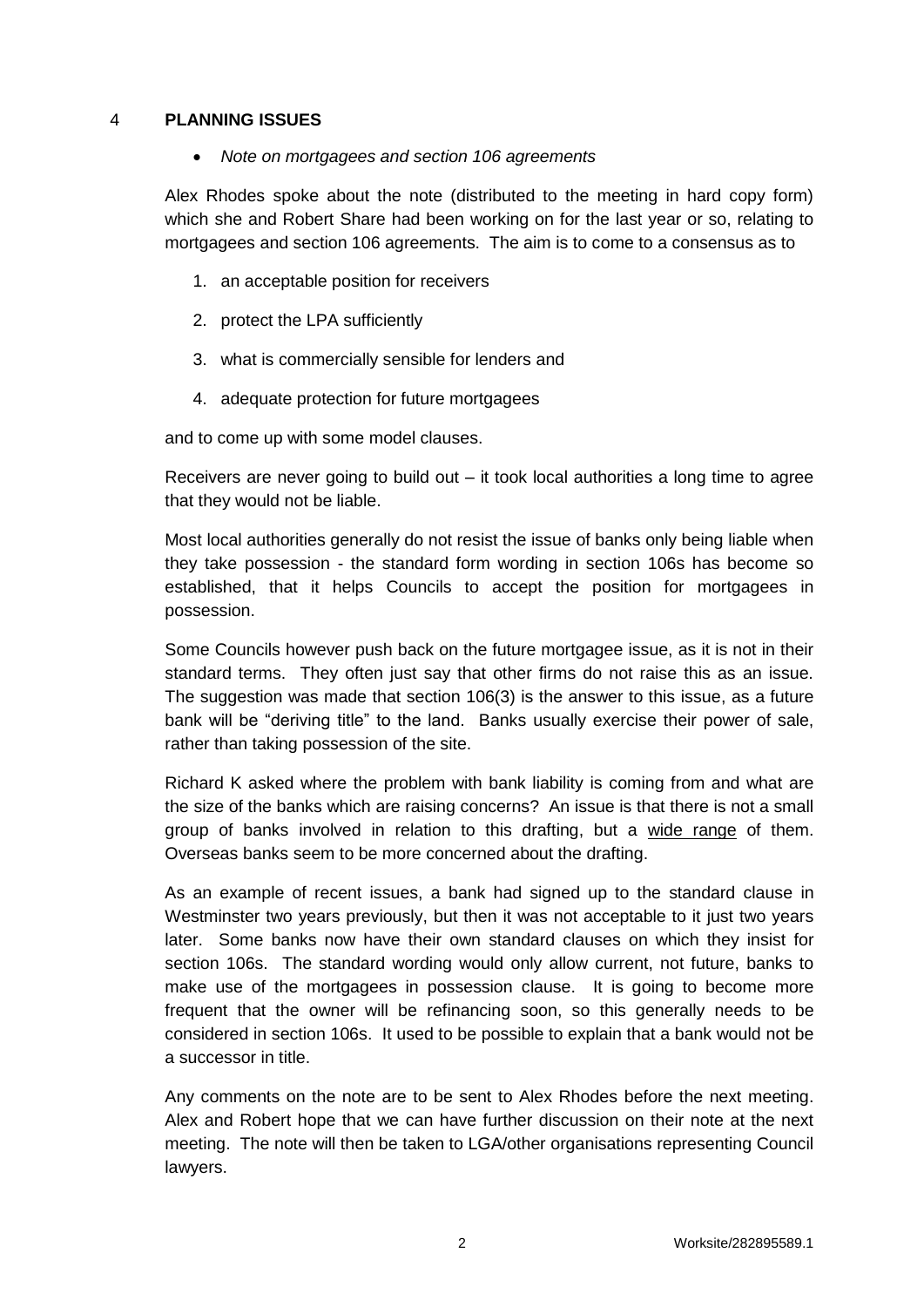# *Housing proposals in Autumn Budget*

The way that housing proposals had been dealt with in the Autumn Budget was disappointing. There only ended up being SDLT changes.

*CIL review* 

The announcement that the Government would be consulting again on it is surprising.

If the Government would remove pooling restrictions this would act as a disincentive to local authorities without CIL in place, to get on with getting their charging schedules adopted. Some Councils outside London are dragging their heels about bringing in CIL.

Stephen Webb stated that for larger sites the Committee had pushed hard to remove CIL, so only section 106 would apply. There had been a comprehensive response to the call for evidence. A frequent concern is that often CIL is too complex. The Committee supported the well-considered report of the CIL review panel.

Matthew White was of the view that the Government should remove the Reg 123 pooling restriction, but keep the Reg 122 requirements, so a S.106 is related to the development. This issue was highlighted in an Aberdeen case recently – the CIL Regs do not apply in Scotland, but removing pooling restriction would help to protect developers. It is logical for local authorities to be able to collect from several developments – eg in order to deliver schools.

Regulation 123 is not sufficient to ensure that local authorities without CIL in place do engage with it. Will there be another stick to encourage local authorities without CIL, to adopt it?

*Planning Court User Group*

Matthew White explained that the User Group was set up by Keith Lindblom. It designates cases as significant/non-significant and a batch of cases is so classified every couple of weeks. Cases can be reclassified later on, once the main documents have been served. Only 14 judges can hear significant planning cases. The 39 other judges hear the non-significant ones. They are generally doing well at keeping to timings in the Planning Court.

In the Court of Appeal, it takes up to a year to get a permission hearing. Court of Appeal is deluged at the moment. There are only 3 or 4 judges who can sit on planning cases there. It is, however, better to have a judge hearing a planning case who understands planning issues. In the Court of Appeal planning cases are not seen as a priority. Immigration cases take precedence.

Totally without merit – very few cases are given that classification. Judges tend to give people the benefit of the doubt, especially litigants in person. The Courts would like people not to try to resist planning permission. In London things happen faster than in the regions. 7 days to issue a case at Court – watch out for timings. S.288s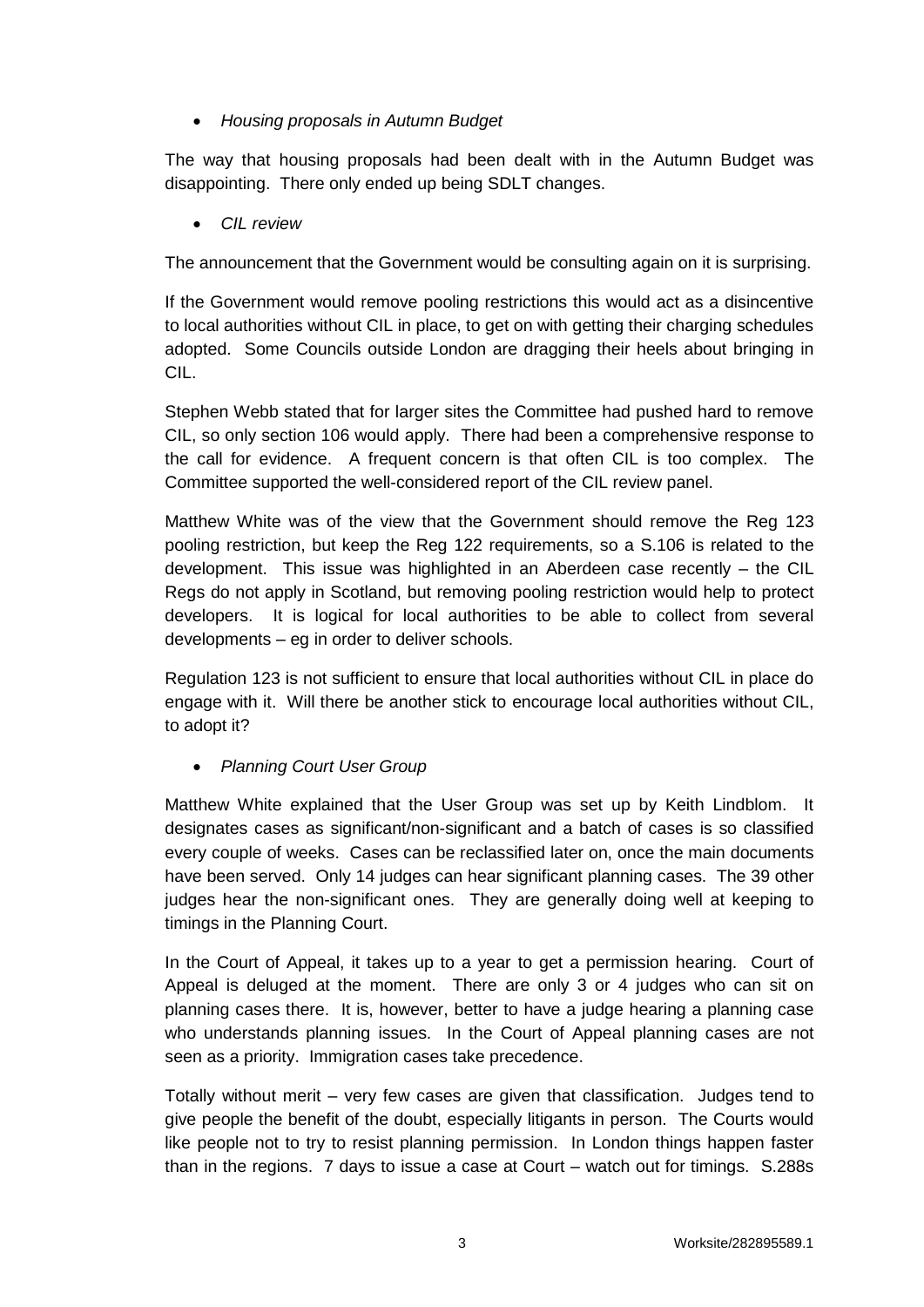need to be issued straight away. Mondays are judges' reading days. In order to assist paper reduction, a core bundle of standard documents is not required to be submitted. The JPL practice note to help prepare for cases is recommended.

Ian Ginbey's advice is that unless one is up against timescale then the case papers can be served by putting them in the Court drop box. Sometimes then the case is issued after the 6 weeks. This process can therefore sometimes buy the claimant a little more time.

# *Planning for the Right Homes in the Right Places*

Consultation - Stephen has already agreed with the National Committee to do a joint response which will also represent the Committee's views – submission date is 9 November 2017.

## 5 **ENVIRONMENTAL ISSUES**

Paul Davies summarised recent environmental issues:-

The UKELA Brexit Conference in October entitled "Brexit, the Repeal Bill and the Environment", was chaired by Lord Carnwath. He set out the likely framework of environmental law going forward and how it would be enforced in the future.

Paul also discussed the changes occurring in the environmental consultancy market. There are now only a handful of consultants able to offer a global service like, for example, ERM and Ramboll Environ. However, we are seeing new entrants into the market like Anthesis.

Lastly, Paul discussed the increasing focus on environmental, social and governance issues (EDG). In particular, he mentioned a new risk screening product – Risk Horizon. This is being rolled out for use in due diligence process.

Next environmental sub-group session – Sam Brady of Slaughters is to host.

# 6 **ANY OTHER BUSINESS**

On 15 November 2017 the first meeting of the chairs of CLLS sub-committees was held.

The work of all specialist committees is highly regarded by CLLS, firms and stakeholders. We must get that message across to member firms. The CLLS is trying to engage more with firms. The ability to bring in specialist speakers etc is a very important function of each Committee. The Planning and Environmental Law Committee is one of the largest committees. Stephen reminded the Committee of the ongoing aim to move on Committee members who do not attend meetings. Advertisement of vacancies is on the CLLS website.

An issue raised at the above meeting is that the Government was often has made up its mind before it goes to consultation, such as for the SI on receivables. Four committee responses were sent in  $-$  if the committee of experts working in that field